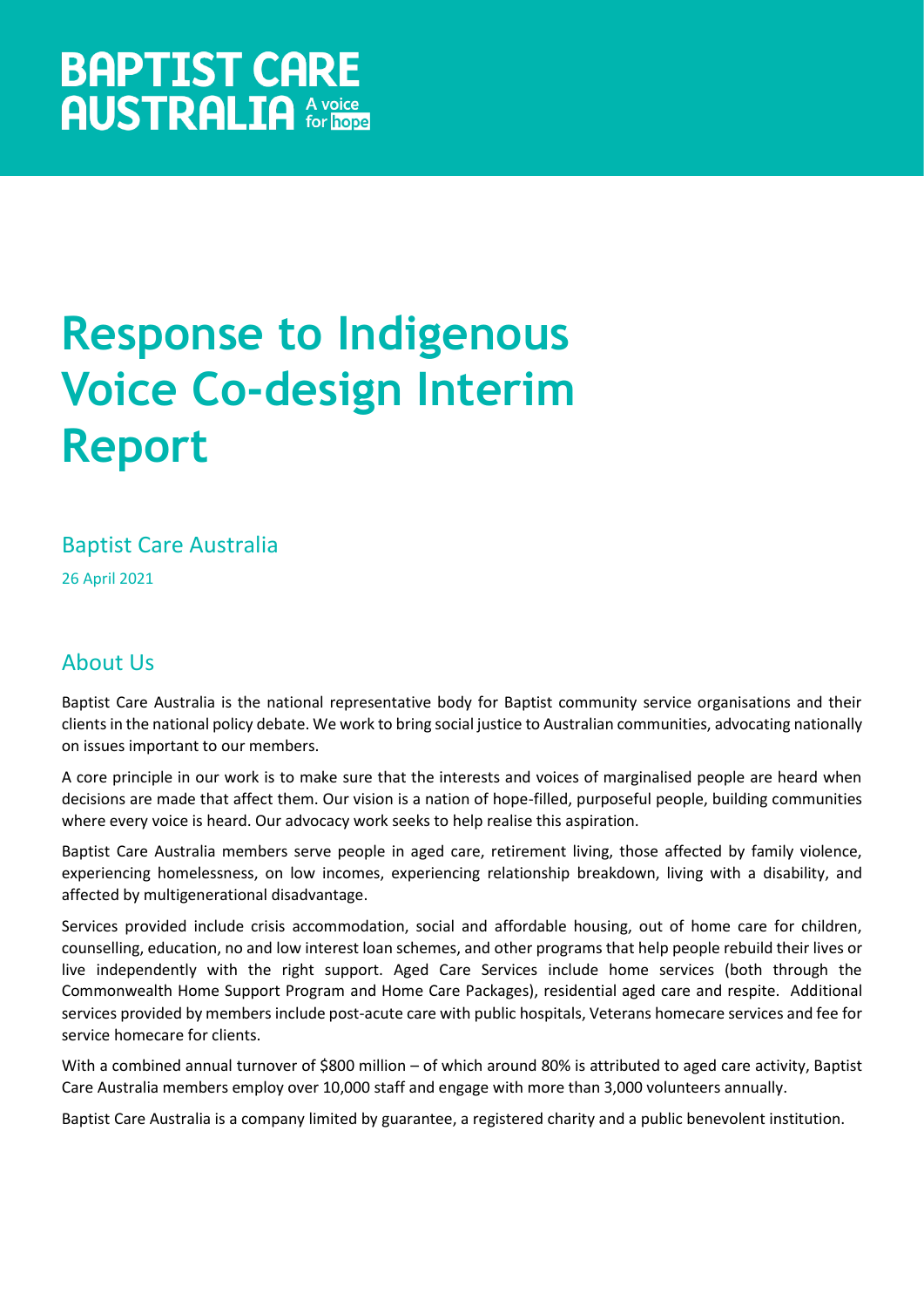### Introduction

Baptist Care Australia welcomes the opportunity to provide a submission to the Indigenous Voice Co-design Interim Report. Baptist Care Australia is an advocacy agency that represents Baptist community service agencies, several of which work alongside Aboriginal and Torres Strait Islander people. Many of those programs include an over representation of Aboriginal and Torres Strait Islander clients. Much work has yet to be done to improve equity for Indigenous Australians and it makes sense that they have a strong voice in Australian public policy development.

#### Our perspective on recognition and reconciliation

Baptist Care Australia recognises Aboriginal and Torres Strait Islander people as Australia's First Peoples and respects their cultures, lands, waters, histories, and right to live in a society free of economic, social, and cultural discrimination. We acknowledge and celebrate the deep, abiding pride that Aboriginal and Torres Strait Islander people have in their diverse cultures and we place great value in the contributions they make to the wider Australian society.

Baptist Care Australia is committed to the reduction of Aboriginal and Torres Strait Islander disadvantage and inequality. As a non-indigenous organisation, we do not claim to speak for, or represent the views of Aboriginal and Torres Strait Islander organisations, but rather look to further our own understanding of Aboriginal and Torres Strait Islander culture and speak out against the injustices experienced by a large portion of Aboriginal Australians. We seek to walk alongside Aboriginal and other Australians towards a deep, lasting reconciliation.

We believe solutions aimed at alleviating the entrenched disadvantage many Aboriginal and Torres Strait Islander people experience should be based on principles of self-determination, non-discrimination, respect for human rights, and respect for diversity, cultural appropriateness and safety and community capacity building.

#### **Our vision for reconciliation**

Our vision for reconciliation is that the Aboriginal and Torres Strait Islander people of this country will be able to enjoy equality, dignity and respect. We aspire to an end to the racism that adversely affects the daily life of many Aboriginal and Torres Strait Island people. We commit to actively working towards healing and reconciliation, for Aboriginal and Torres Strait Islander cultures to be fully valued, and social inequalities eradicated.

Aboriginal and Torres Strait Islander people in Australia have experienced trauma as a result of colonisation, including the associated violence and loss of culture and land, as well as subsequent policies such as the forced removal of children. Intergenerational trauma is one contributor to the inequality and disadvantage Aboriginal and Torres Strait Islander people experience, and we need to recognise the history of dispossession, colonisation and the continuing discrimination faced by Aboriginal and Torres Strait Islander people.

#### Importance of an Indigenous Voice

Aboriginal and Torres Strait Islander people have been discriminated against for too long and they have less opportunities in life than the general population as the Closing the Gap reports have shown year after year. The Federal Government must do more to close the gap in health, justice, and employment and better respond to the needs and aspirations of Indigenous Australians. Now, more than ever, it is our moral obligation to recognise Aboriginal and Torres Strait Islander people.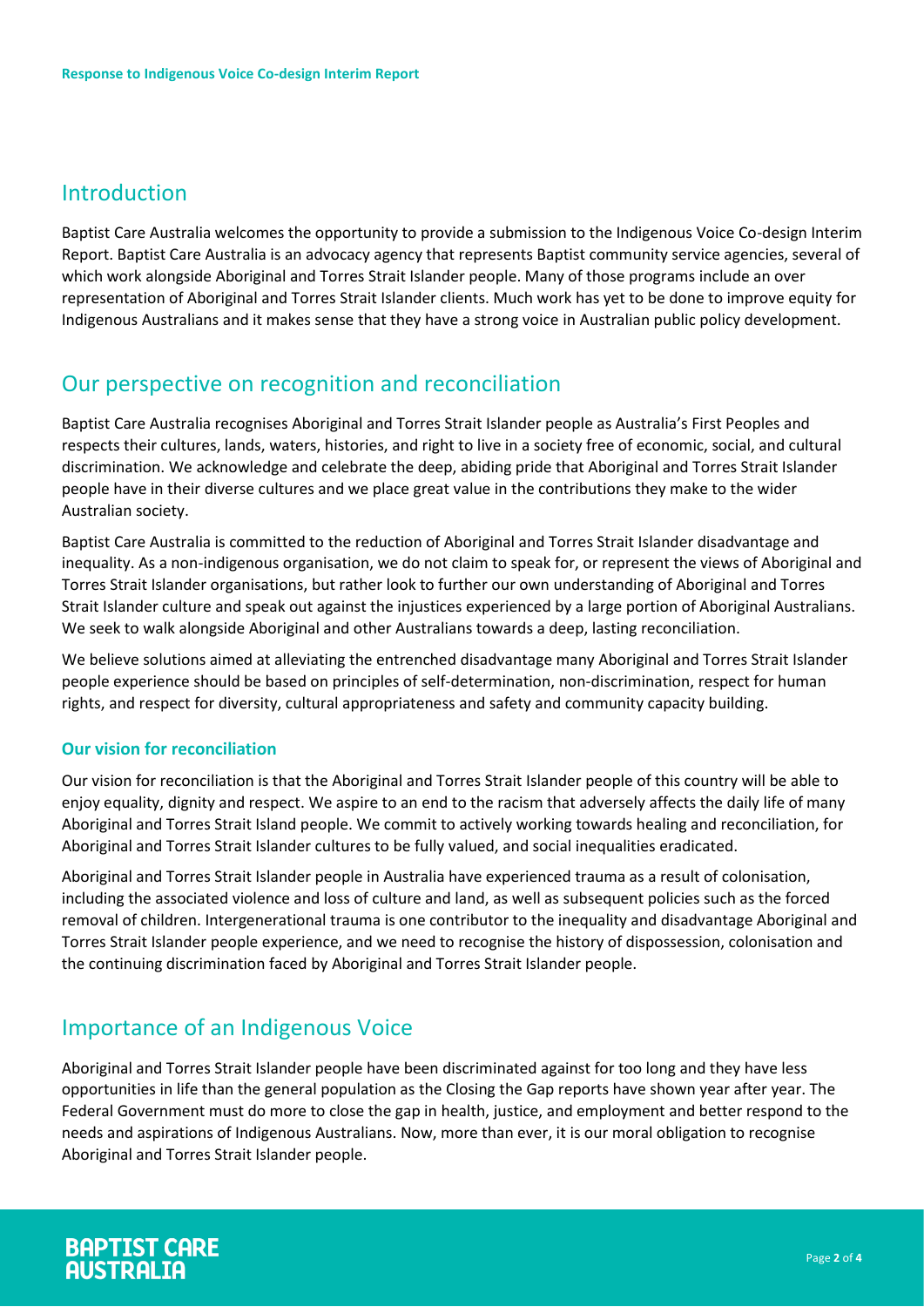The Uluru Statement from the Heart called for a First Nations Voice to be enshrined in the Constitution. Baptist Care Australia supports a First Nations Voice to Parliament to be enshrined in the Constitution as a matter of priority in order to genuinely advance reconciliation.

Dean Parkin, Director at *From the Heart,* in his speech at the National Museum of Australia on 17 March 2021 elaborated on why we need an Indigenous Voice today:

"Aboriginal and Torres Strait Islander people think of time across generations. What we experience now, is part of a continuum from what is gone before and what is yet to come. We are connected to both past present and future. We are connected in a spiritual sense and also in gritty real-world politics. The political and policy decisions of the past play out in the lives of Aboriginal and Torres Strait Islander people today.

The latest scorecard recording of these impacts is the Closing the Gap Strategy. Closing the Gap doesn't tell the full story of the hopes and fears, the successes and failures, the optimism and cynicism that ebb and flow through our families and communities. However, there is one story that cuts through to the core of our current challenge and justifies in plain terms, why a voice enshrined in the constitution is our nation's most critical policy reform. Among the announcements of the recently refreshed Closing the Gap Strategy, a new target was set to reduce the rate of Aboriginal and Torres Strait Islander adults held in incarceration by at least 15% by 2031. If nothing changes and this projected target trajectory extends beyond 2031 the incarceration rate gap between Aboriginal and Torres Strait Islander people and non-indigenous Australians does not close until 2093. Look around at every single Aboriginal and Torres Strait Islander person here tonight - whether they are our established leaders, myself or the brilliant young people - statistically speaking not a single one of us will live to see equality on incarceration. No matter how hard we try. No matter how much talent grim determination we commit the highest ambition our nation's democracy and bureaucracy can muster is to merely break even in 72 years-time. There is no policy area in our nation in greater need of disruption than Indigenous Affairs.

So, when Aboriginal and Torres Strait Islander people were finally asked at the back end of a decade long process, what meaningful constitutional recognition meant to us, we delivered the Uluru Statement from the Heart and its call for a constitutionally enshrined voice. We brushed constitutional symbolism aside and reached for a practical structural reform that has a real impact on lives. Our democratic and bureaucratic institutions are passively settling in for the next seven decades. It is logical that we call for a voice that has similar continuity and certainty. Only a constitutionally enshrined voice can hold those institutions to account over the long term."

#### Recommendations

In accordance with the Uluru Statement from the Heart and the Uluru Dialogue<sup>i</sup>, we urge the Federal Government to:

- 1. Honour its election commitment to a referendum once a model for the Voice has been settled.
- 2. Enable legislation for the Voice to be passed after a referendum has been held in the next term of Parliament; and
- 3. Ensure that the membership model for the National Voice provides previously unheard Aboriginal and Torres Strait Islander people with the same chance of being selected as established leadership figures.